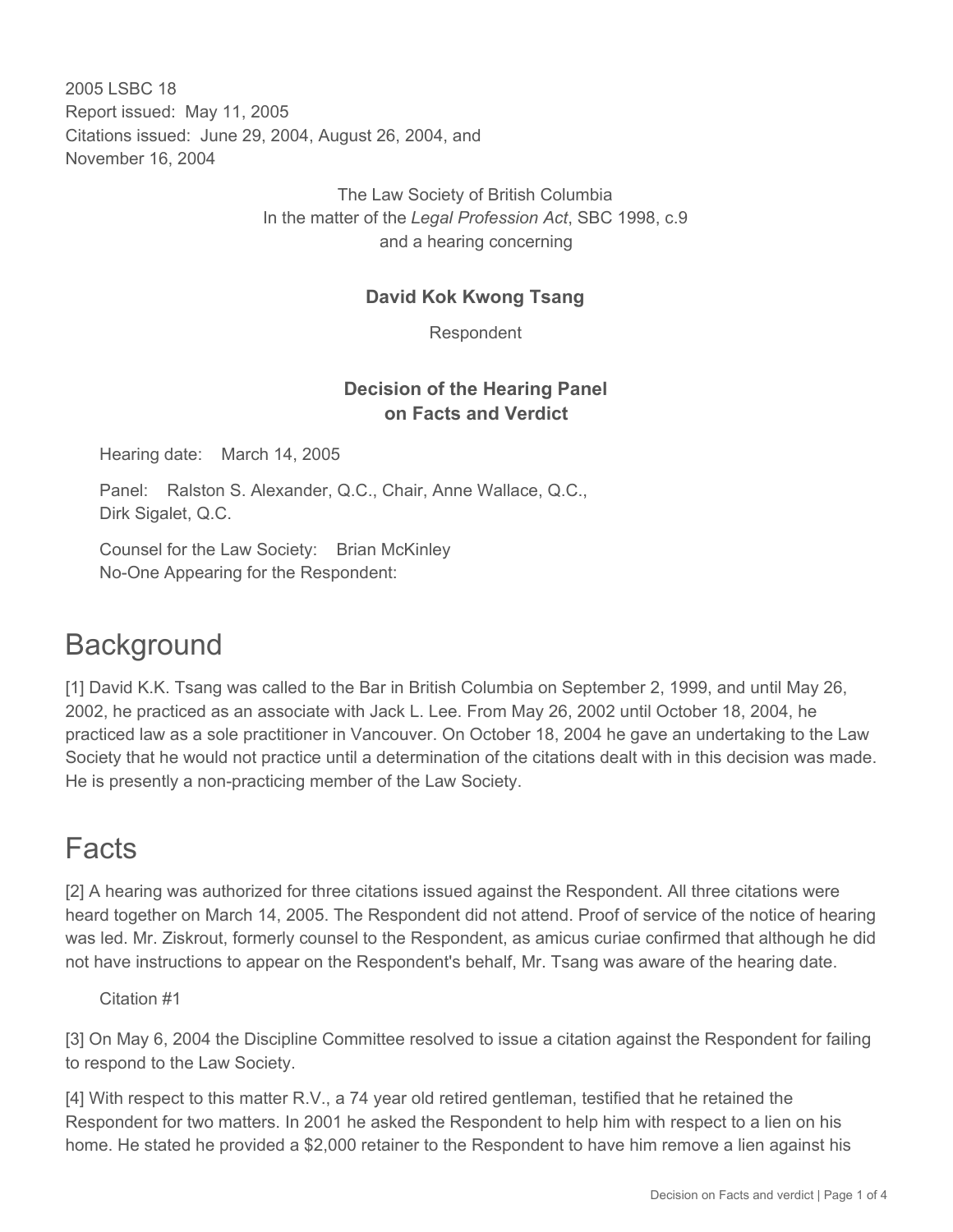house, which was done. R.V. next provided an additional \$8,000 retainer to the Respondent to settle the claim which led to the lien. He also retained the Respondent to appeal another judgment rendered against him and provided a separate retainer for that matter.

[5] R.V. subsequently complained to the Law Society that he was having trouble communicating with the Respondent, who was not returning the many telephone messages he left. After the Law Society contacted the Respondent, Mr. Tsang contacted his client and apologized to him and promised to do better. The client was satisfied with the apology and at that time the Law Society closed the file as resolved.

[6] In early January 2004 the same client contacted the Law Society complaining that the Respondent was not returning his telephone calls again. The Law Society sent a letter to the Respondent on February 6, 2004, requesting an explanation for his behaviour and two weeks later called and left a message on his voicemail. The Respondent returned the call the day the voice message was left and advised he had arranged a meeting with the client. The Respondent did contact his client and the client subsequently advised the Law Society that he had agreed to give Mr. Tsang one more week to provide a satisfactory response to him about the status of the litigation matter.

[7] R. V. testified that the Respondent did contact him and asked R.V. to come to his office to sign a Statement of Claim, which R.V. did in March, 2004. Nothing was said about the other Court case. That was the last time R.V. saw the Respondent. In May, 2004, having heard nothing further from the Respondent, R.V. complained to the Law Society again.

[8] R.V. also testified that the Respondent had not accounted to him for the \$8,000 retainer provided to him. The Law Society wrote to the Respondent about this on June 7, 2004 requesting an explanation for his failure to account and a follow-up letter was sent on July 22, 2004. Voicemail messages were left for him to call the Law Society on July 8 and 20th, 2004. The Respondent did not reply to those messages. In September 2004, the client received a cheque for \$8,000 from the Respondent along with the contents of his litigation file.

[9] The Respondent did not provide an explanation regarding his failure to respond to the February 6, 2004 letter sent to him by the Law Society. Subsequently, the Law Society sent letters to the Respondent on March 2, 17, and 30, 2004 requesting a written response. No reply was received. On March 30, 2004 a voicemail message was left for the Respondent advising him that if he did not respond to the previous letters within 5 days, his failure to respond to the Law Society would be referred to the Discipline Committee. No reply was received. The matter was referred to the Discipline Committee, which led to this citation.

#### Citation #2

[10] On June 9, 2004 the Discipline Committee resolved to issue a citation against the Respondent for his conduct regarding his failure to respond to the Law Society, his failure to respond to a former client and his failure to respond to another lawyer.

[11] The facts giving rise to this citation are that J.W. retained the Respondent in March 2003 to incorporate a company and to register a sole proprietorship. J.W. testified that he knew the Respondent by virtue of the fact that he and Mr. Tsang shared packaged office space. Each office had its own phone line and shared a common reception. J.W. stated that he paid the Respondent \$1,600 as a retainer.

[12] J.W. testified he had to "chase Mr. Tsang down" but eventually he received a letter from the Respondent advising he had incorporated the company but had done so with Mr. Tsang as the subscribing shareholder. A photocopy of the certificate of incorporation was provided. The Respondent advised his client by letter that he would transfer the company into J.W.'s name.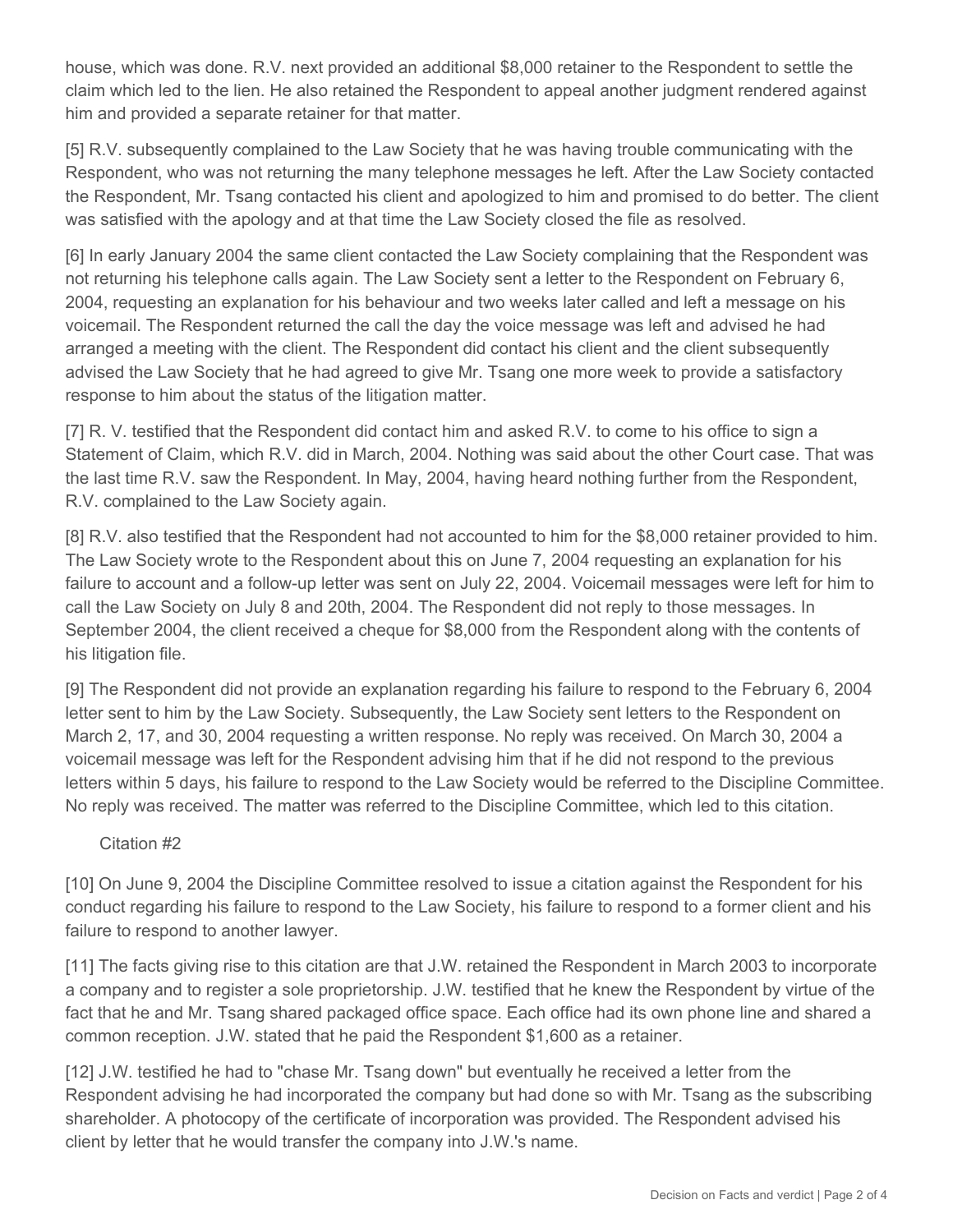[13] Using the document and letter, J.W. opened a corporate bank account. He then ran into difficulty with the federal government because the company was not transferred into his name. J.W. testified that he then began to leave virtually daily voicemail messages for the Respondent for 7 or 8 months but he received no response. He testified he put notes under the Respondent's door, when he could hear people talking in the office. The room would go silent after the note was put under the door and yet the Respondent did not respond.

[14] J.W. then hired a new lawyer, Mr. Eades, a practitioner of more than 30 years experience. Mr. Eades testified that he telephoned the Respondent twice and left messages but he did not receive a reply, nor did the Respondent reply to two subsequent letters written by him. He testified that in mid-May, 2004 he personally attended at the Respondent's office but was told Mr. Tsang was not in. He left a message but that message was not returned. The member complained to the Law Society.

[15] This Panel heard that Law Society staff then telephoned the Respondent and left two messages at the end of March, 2004 advising him of the complaint and requesting that he call back. Staff also wrote to the Respondent on March 30, 2004 to formally advise him of the complaint and request an explanation. Follow-up requests were sent April 14, April 30, and May 11, 2004 requesting a response to the previous letter. The Respondent has never responded to the voicemail messages or the letters.

[16] Mr. Eades testified that in October, 2004 he received a letter from the Respondent which indicated that Mr. Tsang had had personal matters to attend to and he apologized for the delay. However, Mr. Eades then made four phone calls and left messages, none of which were returned. In November he sent a letter and enclosed the documents that the Respondent needed to sign to complete the transfer. Shortly thereafter Mr. Eades received the signed documents, with no cover letter. He filed the documents then sent a statement of account to the Respondent with an explanation of it. In mid-January 2005 he received a cheque in that amount, again with no cover letter.

[17] Mr. Eades testified that he is still acting for J.W. in relation to a law suit arising from the fact that the incorporation was not in his name for such a long time.

#### Citation #3

[18] On September 2, 2004 the Discipline Committee resolved to issue a citation against the Respondent for failing to respond to the Law Society, failing to provide his client with quality of service at least equal to that which would be provided by a competent lawyer in a similar situation, and for failing to account in writing to his client for funds he received in trust for that client.

[19] M.K. retained the Respondent in October, 2002 to draft a separation agreement. The Respondent drafted the agreement and saw to the execution of it. M.K. subsequently retained the Respondent to obtain a divorce for him. He paid a retainer of \$900.00 to the Respondent, as did his wife. M.K. testified that after that he could not get the Respondent to reply to his phone calls. In September, 2003 the client complained to the Law Society about the Respondent's delay in finalizing his divorce. Law Society staff contacted the Respondent at that time and Mr. Tsang responded to the client and satisfied him that he would attend to the matter.

[20] The client complained again in April, 2004 and testified that he was having trouble again contacting the Respondent. On three occasions he called to discuss the status of the divorce and a refund of fees but received no reply.

[21] In early May, 2004, Law Society staff wrote to the Respondent requesting an explanation with follow-up letters sent on May 19, 2004 and June 8, 2004. The Respondent did not respond to the letters from the Law